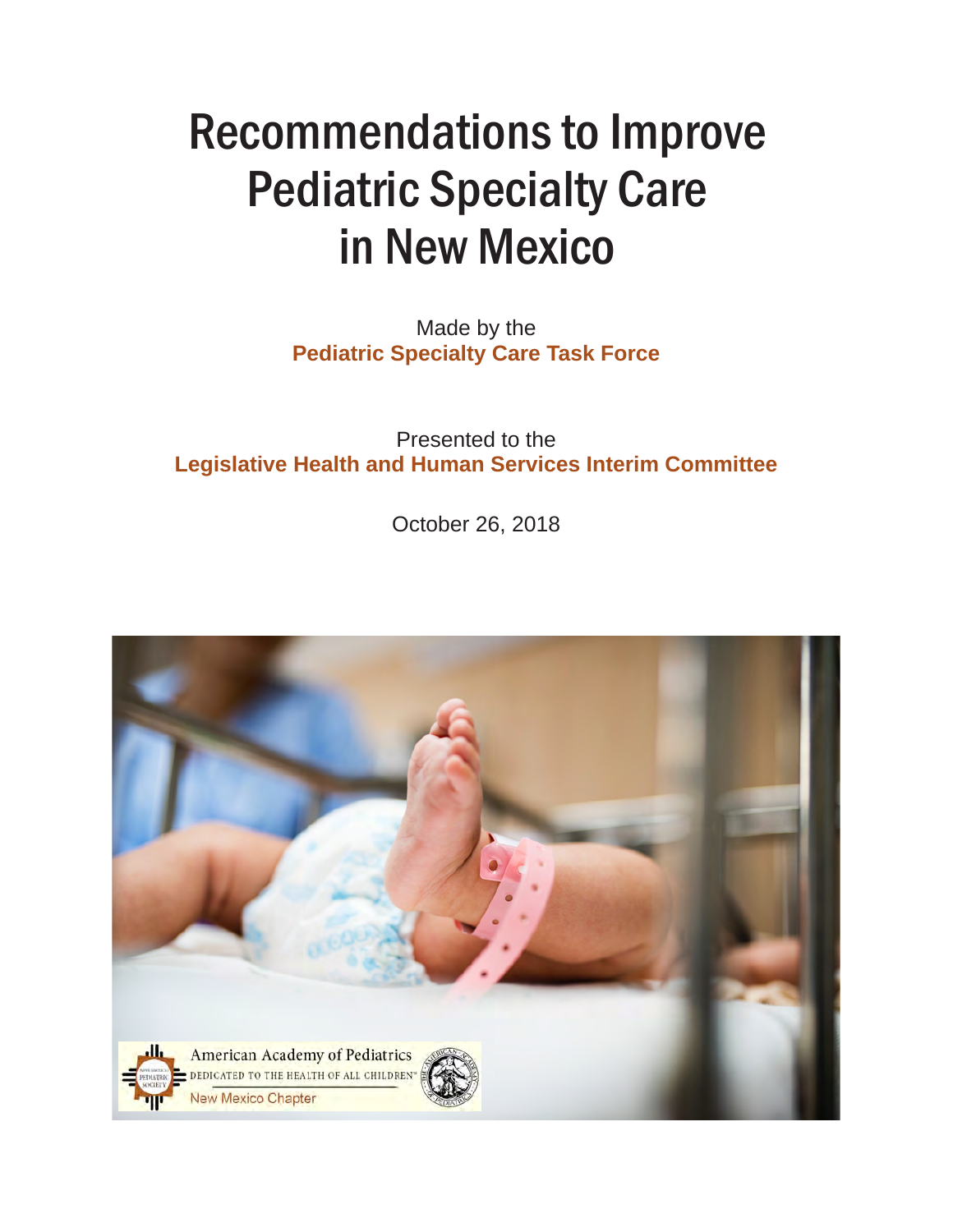#### The History and Purpose of the Pediatric Specialty Care Task Force

The Pediatric Specialty Care Task Force (PSCTF) was convened to address concerns from parents, primary care physicians, pediatric specialists, and health systems regarding current difficulties in the access to and coordination of pediatric specialty care in New Mexico. Although there is considerable frustration with the current status of specialty healthcare services for children, we know there are many dedicated persons who want to work collaboratively to improve the lives of families with children requiring pediatric specialty care.

There are approximately 180,000 children in New Mexico who have at least one medical condition, and more than 90,000 of those have two conditions.1 These children will certainly require specialty care at one time or another. We are fortunate to have two hospitals in New Mexico that offer many pediatric specialty services. The University of New Mexico (UNM) houses the state's academic medical center, which is a training institution for future practitioners and provides many specialty care services. Presbyterian Hospital provides many pediatric specialty

care services, as well. Neither of these institutions is able to provide comprehensive care that is readily accessible and available to every child in our state. In addition, these services are currently concentrated in Albuquerque, and for New Mexicans living in rural parts of the state it is difficult – or impossible – to access these services.

Parents and practitioners report difficulty in accessing pediatric specialty services. This difficulty is due to: a profound lack of pediatric specialists practicing in the state due to problems recruiting and retaining them; complex care management needs in regards to securing appointments and tests; trouble arranging transportation for children with specialized health needs; and limitations and barriers imposed by health systems or health plans. Patients requiring multiple specialists face additional difficulty navigating multiple appointments when cared for by specialists in different health systems. Among the few pediatric specialists who practice in New Mexico, there are often long waiting times for appointments.

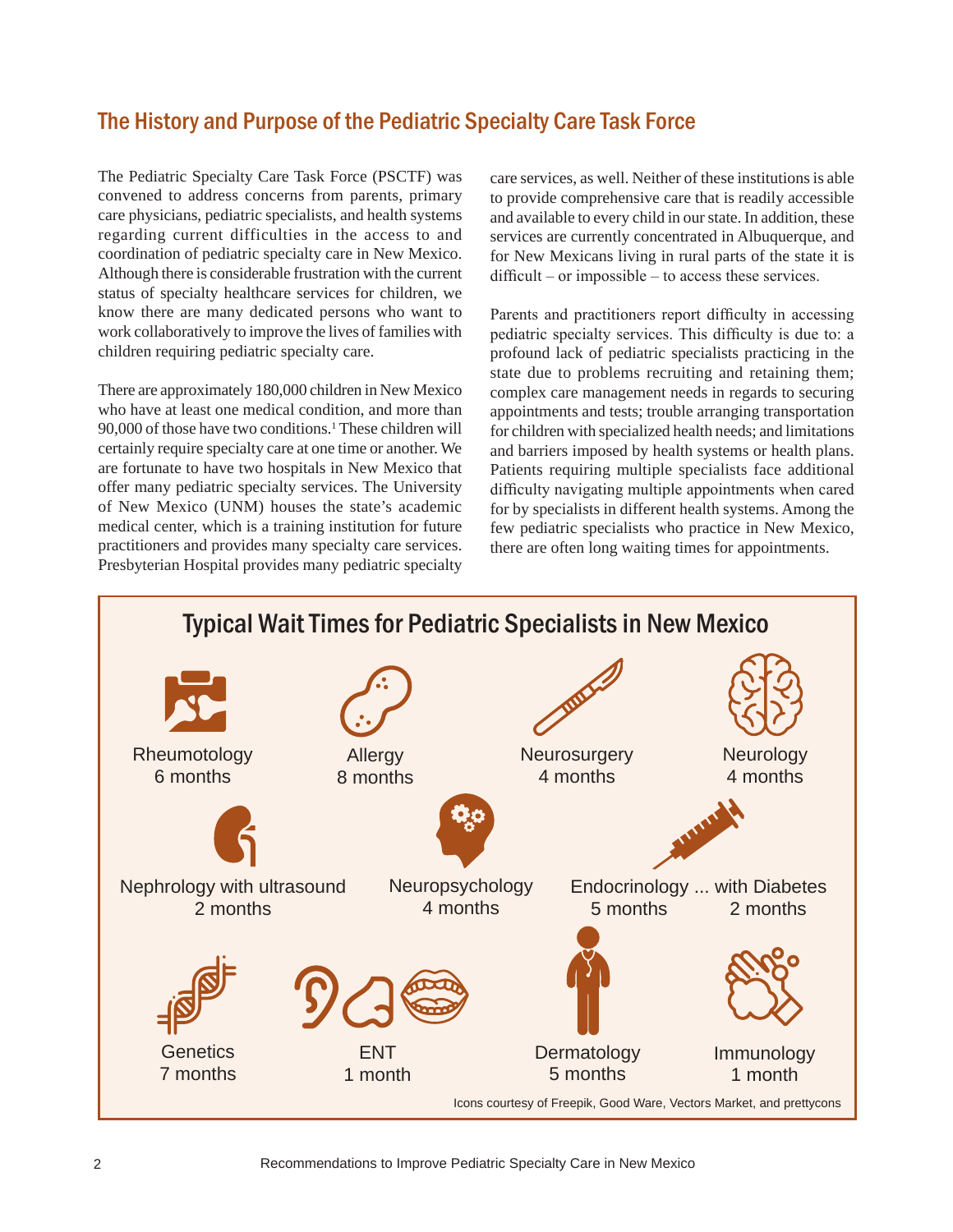Some insurers contract with only one of two competing pediatric health systems. As a result, there have been times when patients have been sent out of state for insurance reasons rather than being given the option of seeing an "out-of-network" specialist here in New Mexico. Being sent out of state for services that could be provided within the state is, for some families, a significant financial hardship due to travel expenses, lost income due to absence from work, and separation of the child from one or both parents and from siblings who cannot travel with the patient.

To address these issues, Representative Debbie Armstrong introduced House Memorial 14 (HM 14) in 2018, and it was passed unanimously. HM 14 asked the New Mexico Pediatric Society (NMPS) to convene the PSCTF to evaluate and recommend improvements to the current healthcare systems for pediatric specialty care in New Mexico.

The PSCTF's recommendations are expected to follow the guiding principle that pediatric specialty care for children in New Mexico be "integrated, equitable, efficient, cost-effective, and family-centered." These words were carefully chosen to promote the following results:

- *Integrated* All parts of the system working together, not fragmented or separated.
- *Equitable* All children who need care have equal access.
- *Efficient* Makes best possible use of time, money, and other resources.
- *Cost-Effective* Produces the best possible outcomes for the money expended.
- *Family-Centered* Considers the family perspective as a focus for decisions and policies pertaining to child well-being and care.

As specified by HM 14, the broad overarching goals of this work are focused on three outcomes:

- 1. Improving health outcomes for children;
- 2. Improving patient and family satisfaction with medical care; and
- 3. Making the best use of the resources available in New Mexico in a cost-effective manner.

This is, of course, the Institute for Health Improvement's "Triple Aim," which has become the North Star for healthcare reform. When all three of these components are working well together, the result is a highly functioning healthcare system.

#### The Process

The PSCTF was co-chaired by the president and vicepresident of the NMPS, and invitations were sent to a wide variety of stakeholders as specified by HM 14, including: family members and family organizations; hospitals and health systems providing pediatric specialty care; state agencies; community pediatricians; pediatric specialists; the New Mexico Medical Society; the Medicaid managed care organizations (MCOs); private insurance carriers; and Representative Armstrong. The meetings occurred in May, June, July, and August of 2018.

The group began by listening to families and practitioners about the current state of specialty pediatric care in New Mexico. This was done to allow everyone on the PSCTF to have a shared understanding of what families of children with chronic conditions are going through to access care, as well as what barriers keep them from accessing the care they need.

We organized our work around six categories: accessibility and the five guiding principles – integration, equity, efficiency, cost-effectiveness, and family-centeredness. Over the course of several meetings, issues and possible solutions were identified and developed for each of the six categories to ensure that each topic area was being addressed. Ultimately the proposals crossed over these artificial boundaries, with each one addressing multiple categories. However, each category is represented in the final recommendations.

PSCTF members who were present at the final meeting voted on the recommendations, and only those recommendations that received support from a majority of members were included in the final report.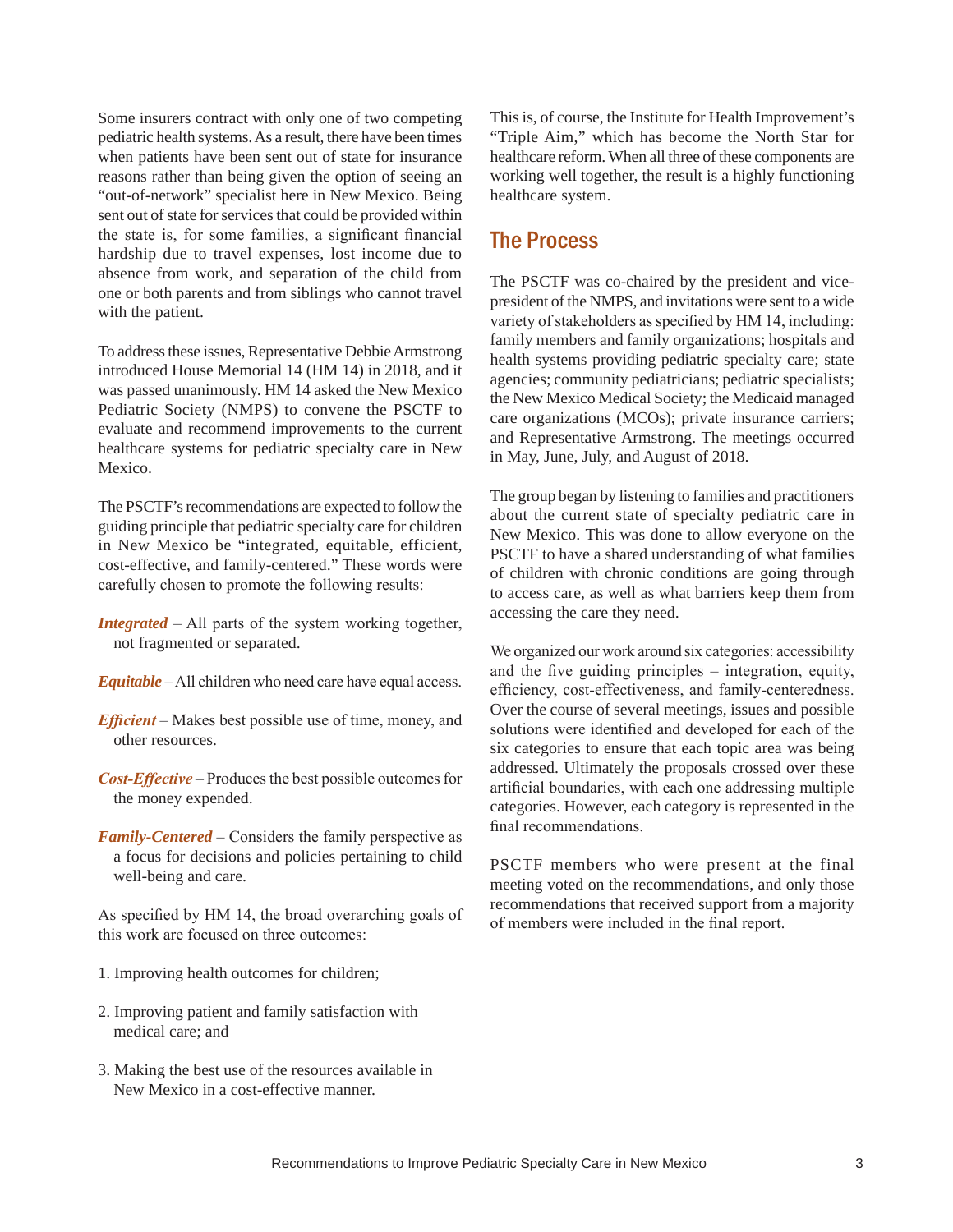#### Summary of Recommendations

- 1. Establish a single, unified Children's Hospital, incorporating all pediatric specialties available in New Mexico (page 4).
- 2. Encourage preferred use of in-state pediatric specialty resources to the fullest extent possible (page 5).
- 3. Establish a Pediatric Complex Care Clinic (page 6).
- 4. Enhance care coordination for children with medical and social complexities (page 7).
- 5. Reestablish a Governor's-level Children's Cabinet to lead the state in improving child wellness (page 8).
- 6. Fund a one-stop website for information on pediatric specialists, care coordination, and availability of outpatient appointments (page 9).
- 7. Support strategies that increase recruitment and retention of all types of pediatric practitioners (page 10).
- 8. Create a Community Advisory Board composed of key stakeholders such as select state agencies, UNM Health System, Presbyterian Healthcare Services, parents, and community practitioners (among others) to advise and assist in the development of a collaborative model of pediatric specialty care (page 11).
- 9. Improve information sharing and dissemination between health systems, practitioners, and health plans (page 12).
- 10. Increase access to behavioral healthcare for children (page 13).

# Recommendation 1 Establish a Single, Unified Children's Hospital

In New Mexico, highly specialized pediatric care is currently split between Presbyterian Healthcare Services and UNM Health System, with partial overlap and duplication of services. This approach presents barriers for families when a child needs to be seen by specialists at both institutions and causes difficulty for the institutions in recruitment and retention of specialists, because of more rigorous call schedules, for example. If specialists had the ability to share patients, collaborate with each other, and share the on-call burden, it would benefit families and providers and likely lower costs and improve outcomes as well.

With pediatric surgery, for example, outcomes improve because the patient pool is larger, and surgeries occur more consistently. Consistent exposure to subspecialty patients improves the expertise of the doctors and nurses who care for those patients. Ideally, Pediatric Critical Care would be provided in a single PICU with 30 to 40 beds, 12 to 15 intensivists, and a fully functional sedation service. This unit could then provide support for a Pediatric Neurosurgery and Pediatric Cardiothoracic Surgery service, in addition to the Orthopedics, Trauma, ENT and General Surgery work already provided. Such a PICU/program could also support a pediatric critical care fellowship program to further develop New Mexico's pediatric subspecialty needs.

In addition to having all pediatric specialists working together, it is critical that specialty care be made more available in areas of the state such as Las Cruces and Roswell, for example. Outreach clinics put on by CMS, UNM and Presbyterian fill some of this need but for many families in rural areas specialty care is still not accessible. The PSCTF recognizes that this will be a long-term effort and recommends the following to work towards this goal of a single, unified Children's Hospital for New Mexico children:

- 1. The Legislature request UNM and Presbyterian to include, as part of their collaborative work and with the advice of the Community Advisory Board (established in recommendation 8), a feasibility study for a single and unified Children's Hospital, including regional satellite specialty centers in areas to be determined by the Advisory Board and a time line for this work;
- 2. They be directed to report back to the Legislative Health and Human Services (LHHS) Committee the results of this study by November 2019; and
- 3. That \$100,000 be appropriated by the Legislature for this feasibility study.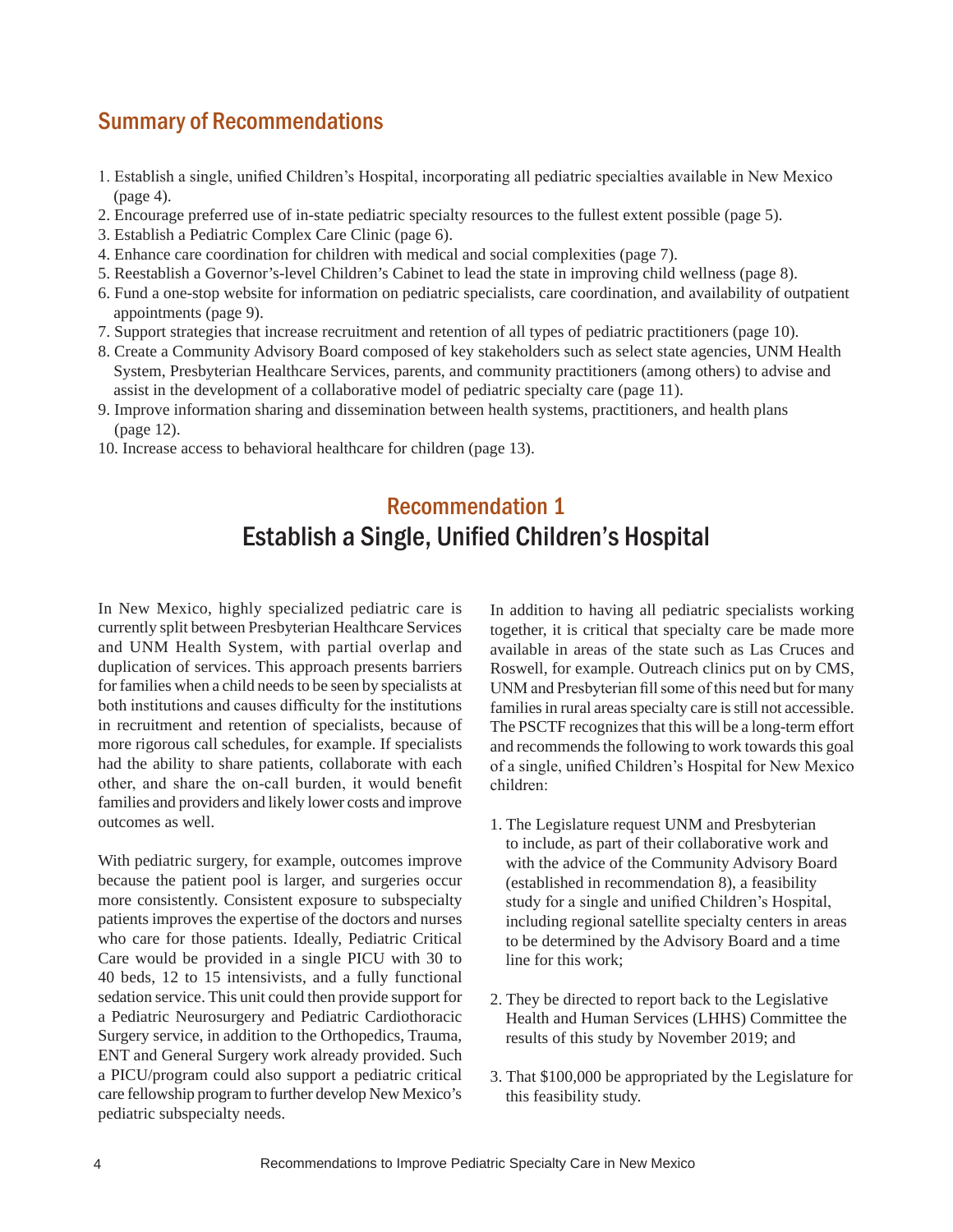### Recommendation 2 Encourage Preferred Use of In-State Pediatric Resources

Health insurance plans may choose to limit their contracted network for various reasons, including cost, which, in turn, can lower premiums for consumers. This usually is not a problem for adult care when there are many providers from which to choose. For pediatric care, however, there is a dearth of pediatric specialists and hospitals capable of providing specialized care to children and infants. For some specialties, there may only be one pediatric specialist in the state. This makes it critical that all available specialists be utilized by all insurance plans, including the Medicaid managed care organizations (MCOs).

Families do want to have choices and the ability to access the best care for their children, even if that means going out of state when necessary. But for most pediatric needs, in-state specialists provide exceptional, world-class care, with the added benefit of a family not having to incur the expense of traveling, which also includes taking extra time off of work. Additionally, fully utilizing all available in-state pediatric resources would have other benefits, such as: pediatric hospitals would be able to build capacity by hiring more specialists; specialists in New Mexico would be able to attain the volume of patients needed to maintain and improve their skills; and state resources, such as the funding invested in Medicaid and other healthcare coverage, would remain in the state.

For those rare times when ultra-specialized care is required that cannot be obtained in New Mexico, a family should be referred to a center of excellence. By assuring that MCOs agree to contract with a limited number of specialized centers for this type of care, we can leverage our negotiating power to get lower prices, and families will receive consistent recommendations and referrals, regardless of payer source.

The PSCTF recommends that the New Mexico Human Services Department (HSD) be directed to facilitate the following deliverables:

- 1. Contracting between the MCOs and all pediatric specialists in good standing, and with all hospitals that employ pediatric specialists;
- 2. Contracting between the MCOs and a limited number of agreed-upon facilities out of state for ultra-specialized care that cannot be provided in New Mexico;
- 3. Requiring out-of-state hospitals to repatriate New Mexico patients when stable and coordinate their care with New Mexico physicians; and
- 4. Encouraging all pediatric subspecialty practitioners and hospitals in New Mexico to accept Medicaid.



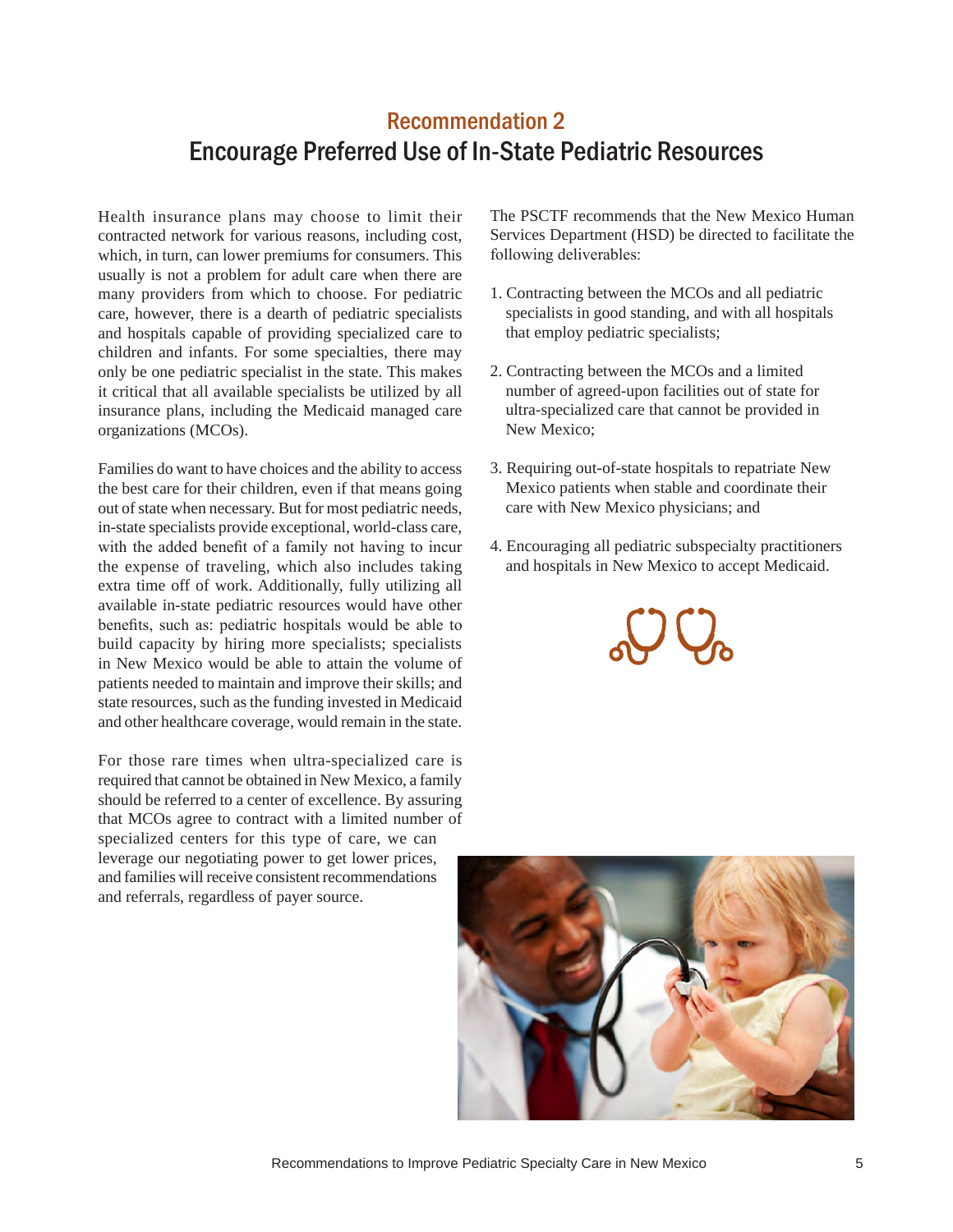## Recommendation 3 Establish a Pediatric Complex Care Clinic

A Pediatric Complex Care Clinic (PCCC) could be a valuable resource for a segment of patients and their families when provided in conjunction with their primary care and specialist teams. The clinic would optimize the quality of life for patients with complex medical needs by providing comprehensive and focused assessment for the multiple physical and psychosocial impacts of patient's medical diagnoses and treatments. The PCCC would also facilitate intensive care coordination and support.

The PCCC would provide services for children as well as adult patients with congenital diagnoses, such as genetic syndromes and congenital heart disease. The clinic would coordinate with out-of-state centers and multiple specialists, and would work with local resources to provide referrals to appropriate agencies. The Complex Care Clinic at Presbyterian currently provides inpatient consultation at Presbyterian Hospital to provide continuity of care between outpatient and inpatient settings.

The PCCC can also become a centralized resource for training and ongoing education to work in conjunction with Children's Medical Services (CMS), medically fragile caseworkers, and the care coordinators from the MCOs. The PCCC would also have a unique opportunity to provide support groups and educational opportunities for patients with complex medical needs, such as cystic fibrosis, and to utilize integrative medicine in their care plans. The PCCC would be an ideal training ground for pediatric, family medicine, and internal medicine residents.

- 1. The establishment of a PCCC be part of the current joint initiatives planned between UNM and Presbyterian, and the clinic be jointly run by both Presbyterian and UNM Health Services;
- 2. The PCCC consist of both pediatric and adult primary care physicians with experience in medically complex patients;
- 3. The PCCC be housed in one building so patients could transition from pediatric to adult care by literally going across the hall, and also house a transition clinic for patients outside the facility and in other areas of New Mexico: and
- 4. A robust telehealth program be utilized for transition and consultation to providers around the state.



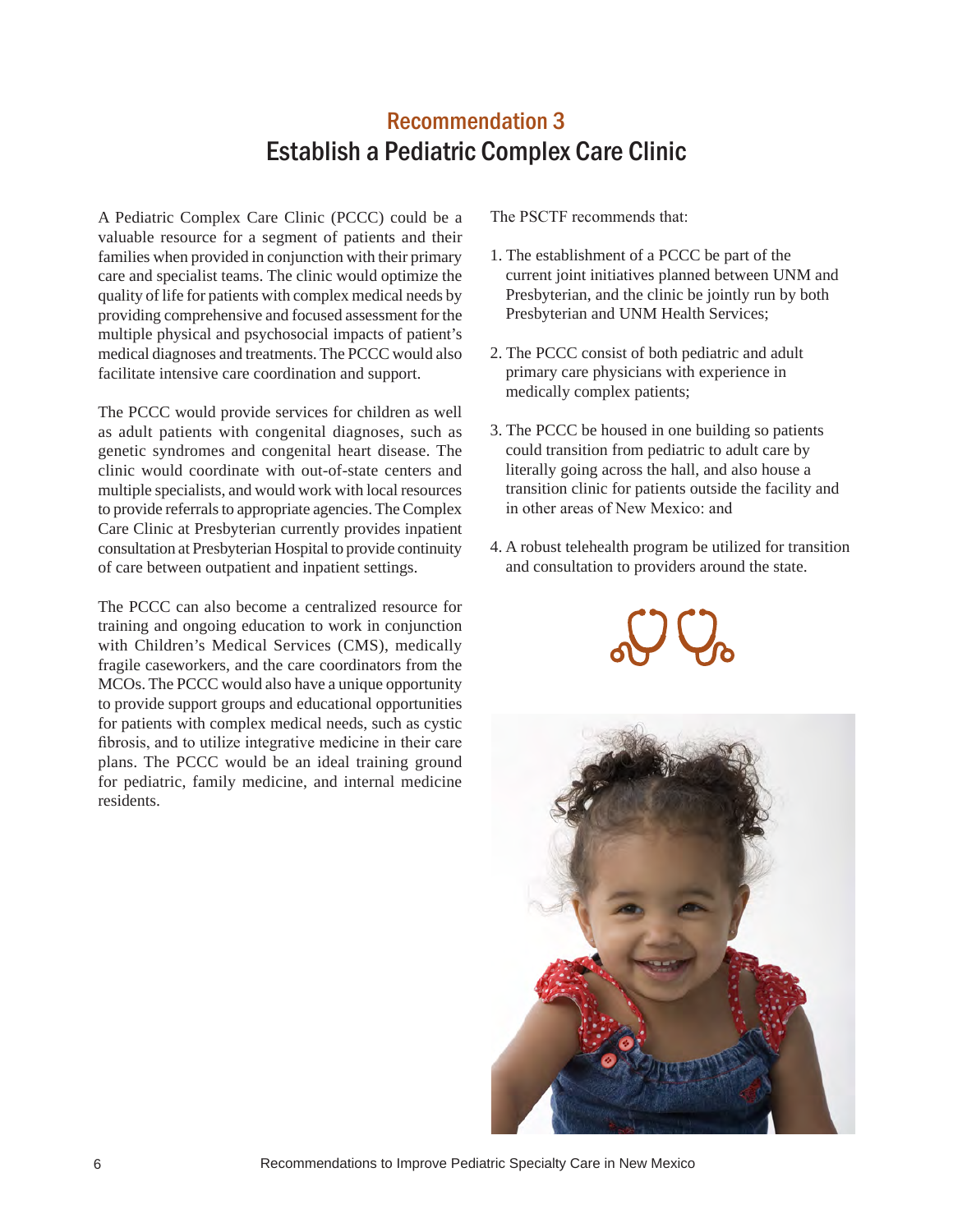#### Recommendation 4

# Enhance Care Coordination for Children with Medical and Social Complexities

Care coordination has been proven to improve outcomes, enhance patient satisfaction, and provide cost savings for the healthcare system. Care coordination for children and youth with special healthcare needs is especially challenging and is best provided by professionals with expertise in serving this population.

The PSCTF heard from both families and providers that the current provision of care coordination for children and youth needing pediatric specialty care is fragmented and difficult to access. We also heard that families feel strongly that there is a benefit to having a "neutral" care coordinator who works "for the family" as an advocate rather than for the MCO or insurance company. One example of this is the Children's Medical Services (CMS) program, which utilizes licensed social workers around the state to assist children and youth with chronic medical conditions. The CMS social workers do not duplicate the work of the MCOs but work in collaboration with the MCOs and health systems.

Those families who receive care coordination from CMS testified that CMS was helpful in coordinating necessary insurance and specialty care issues, both in and out of state. Families also testified that CMS assisted them with social and practical issues such as transportation, housing, and linking to programs. CMS is housed in the Department of Health and funded with federal and state dollars.

The PSCTF recommends that the Legislature:

- 1. Provide additional state funding to strengthen the existing capacity of medical social work through Children's Medical Services (CMS), housed in the Department of Health, Family Health Bureau, in coordination with case management through the MCOs in a regional fashion; and
- 2. Request HSD to designate CMS as the care coordination lead for all children meeting the criteria of medical or social complexity and require reimbursement from the MCOs for this effort.





Recommendations to Improve Pediatric Specialty Care in New Mexico 7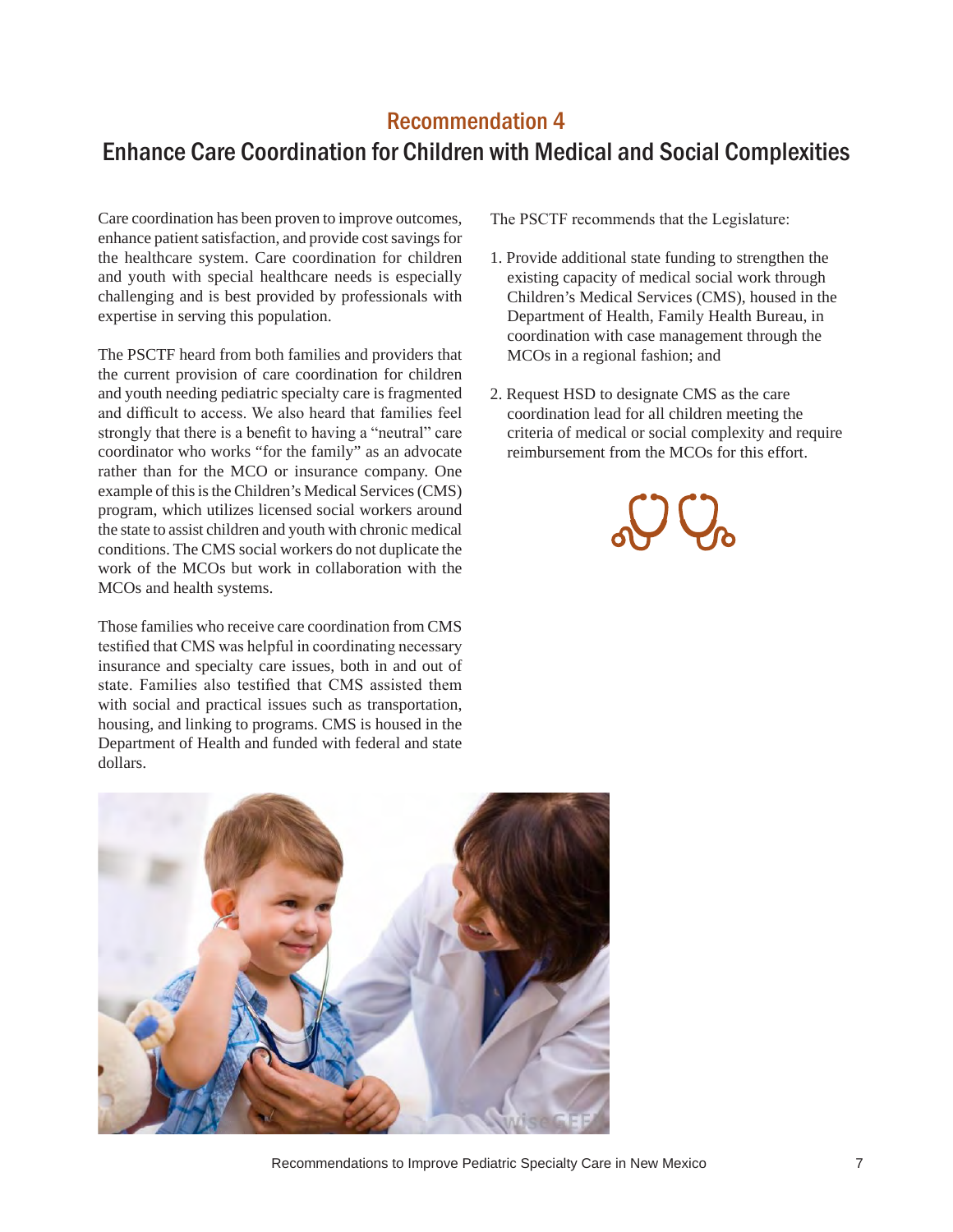#### Recommendation 5 Reestablish a Governor's-Level Children's Cabinet

New Mexico has been ranked 49th or 50th in the nation in overall child well-being for years, according to the Annie E. Casey Foundation's KIDS COUNT program. These rankings are simply unacceptable. Although our task force was focused on pediatric specialty care, the task force members recognize that health is not just about medical care. For children to be healthy they must also be safe, cared for, educated, and fed.

Children's Cabinets have been proven successful in other states to promote inter-agency collaboration and community engagement around child well-being. This kind of collaborative approach is sorely needed to address the poor state of child health and wellness in New Mexico. This problem can only be addressed through a collaborative effort across sectors, and with leadership and direction from the Governor. A Children's Cabinet was established in New Mexico under Governor Bill Richardson. By reconvening the Children's Cabinet, the new Governor would be making it clear that their new administration is prioritizing children's well-being and is dedicated to improving the lives of New Mexico's children.

- 1. The Governor re-establish the Children's Cabinet and direct the Cabinet Secretaries to develop and be held accountable for achieving shared goals and agreed-upon objectives to improve the health and well-being of the children in New Mexico;
- 2. The Children's Cabinet be directed to publish an annual report detailing progress towards these goals; and
- 3. The Children's Cabinet invite to its meetings a family representative, and representatives from the NM Pediatric Society and the Community Advisory Board for Pediatric Specialty Care Collaboration (see recommendation 8). Having other stakeholders at the table would add fresh ideas, create new partnerships for solving problems, and provide a measure of accountability for state agencies.





8 Recommendations to Improve Pediatric Specialty Care in New Mexico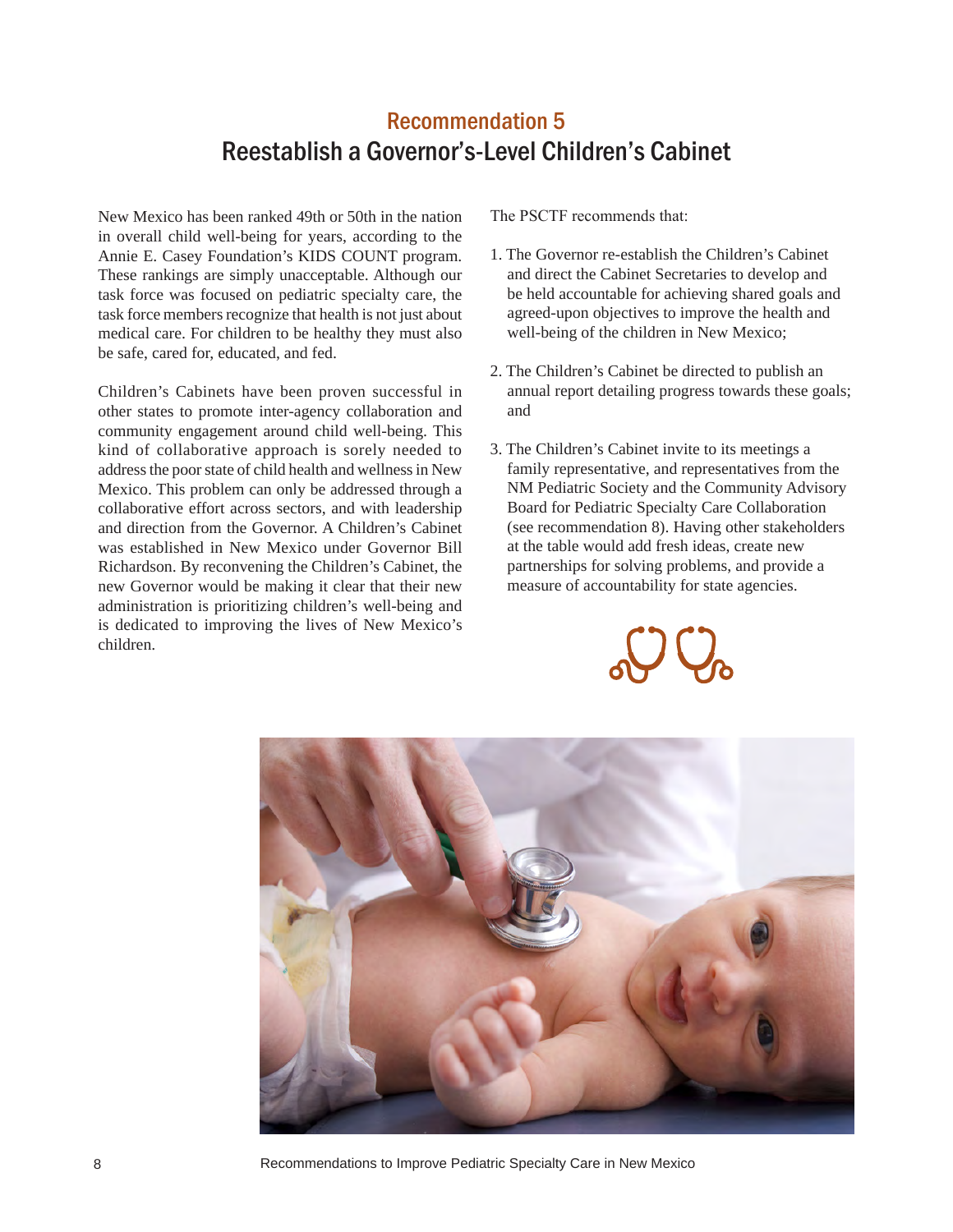## Recommendation 6 Fund a One-Stop Information Website

New Mexico does not have a current one-stop resource for the identification of pediatric specialists and services. There are many silos of information, but none is completely up-to-date or comprehensive. It is often difficult and inefficient for parents and practitioners to find the resources they need regarding specialty care for children in our state. Additionally, insurance plans may not be fully aware of the pediatric specialists who are currently practicing in our state, and thus will approve out-of-state care for their members. This wastes money and time for families and practitioners. To improve coordination of care, New Mexico needs a centralized database of information that provides reliable, current, and useful information for providers and families.

 The New Mexico Pediatric Society (NMPS) is currently working with a team that includes representation from the New Mexico Department of Health (DOH), parents, NM Kids Resource and Referral, New Mexico's Act Early Ambassador, and others to delineate what it would take to have a current and comprehensive "one-stop" website for our state. Specifically, the website should provide information on current specialists including their practice location(s), insurances accepted, contact information, and approximate length of time for the next available appointment. Additionally, the website should contain contact information for care coordinators.

The team has identified the New Mexico Medical Home Portal as a resource that has the capability to meet the requirements for this "one-stop" website. The team has been collaborating with the Medical Home Portal, a project of the Department of Pediatrics at the University of Utah Health. The stated mission of the Portal is to provide a website "to assist and support professionals and families in working together to care and advocate for children and youth with special healthcare needs by providing reliable and useful information about their conditions and caring for them and knowledge of valuable local and national services and resources." The Medical Home Portal is currently contracting with the DOH and is already providing a state-specific portal for New Mexico. While there is support in Utah to maintain New Mexico's portal, what is being proposed is a much larger task.

- 1. The Legislature appropriate \$100,000 to develop the Medical Home Portal for New Mexico; with an additional \$25,000 appropriated during year 2 for maintenance; and
- 2. The NMPS be the supervisor of the project with dedicated contacts at both UNM and Presbyterian to ensure that useful and appropriate information is continually accessible and up-to-date.





Recommendations to Improve Pediatric Specialty Care in New Mexico 9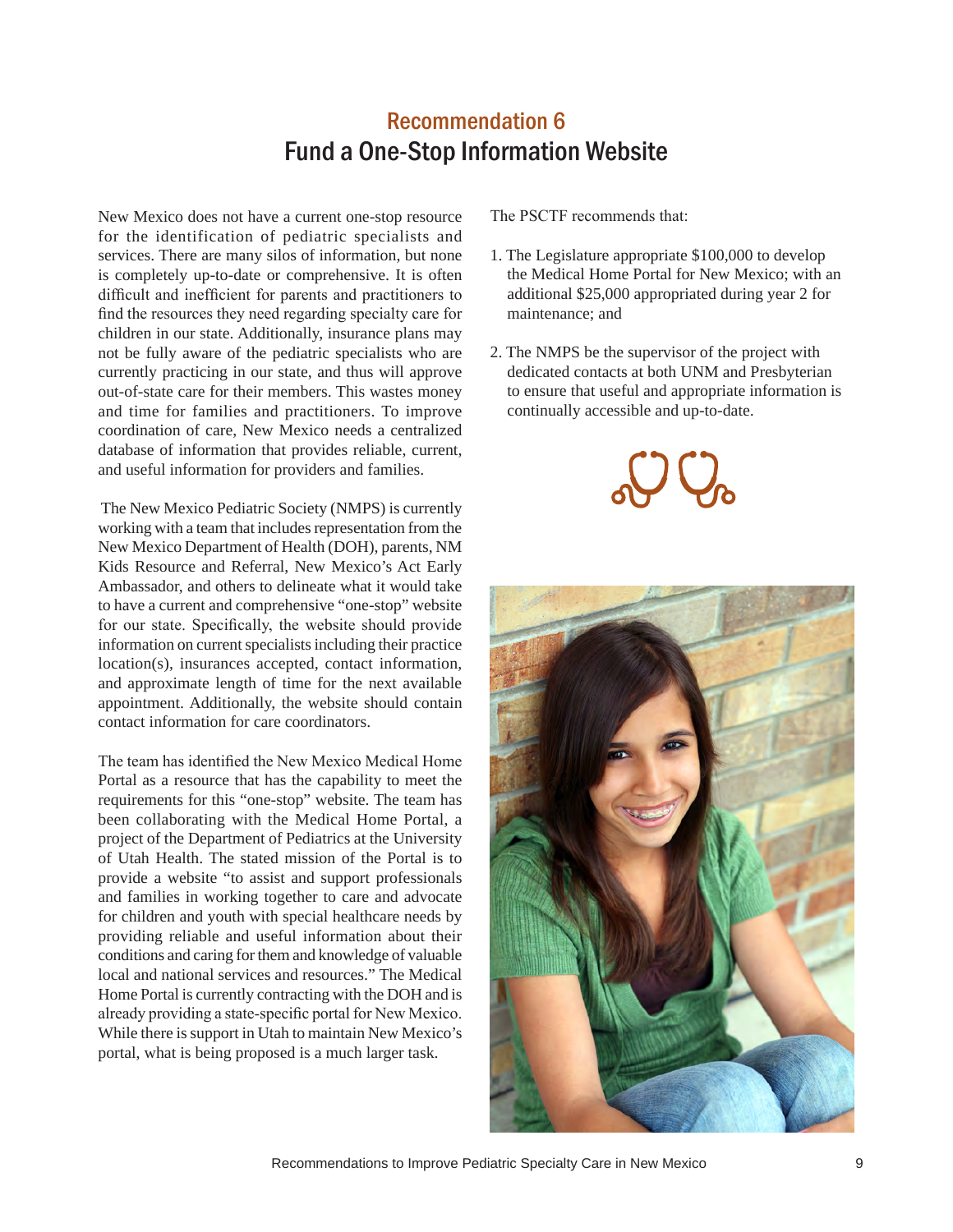# Recommendation 7 Support Recruitment and Retention Strategies

Children's hospitals across the country have significant shortages in pediatric specialties for multiple reasons including: dependence on Medicaid reimbursement for a large portion of patients; high student loan burdens; and much lower salaries for pediatric specialists as compared to adult specialists. These shortages affect children and their families' ability to receive timely, appropriate care. These issues are amplified in New Mexico, because 50 percent of children and 70 percent of births are covered by Medicaid. When successful, efforts at improving recruitment and retention of pediatric specialists result in better care of patients and significant cost savings to the entire health system by decreasing costs of ongoing recruitment and of sending patients out of state.

The state's major referral centers face challenges in the recruitment and retention of pediatric specialists, and at times this has resulted in certain specialties – such as pediatric neurosurgery, pediatric gastroenterology, pediatric rheumatology and others – not being available to pediatric patients in New Mexico. This lack of specialists adds to the strain on general pediatricians throughout the state and is most pronounced in rural areas where this lack of access compounds the demands on rural practitioners.

New Mexico has generous, targeted programs to develop and maintain rural primary care with regards to loan repayment programs and the rural healthcare practitioner tax credit program. Unfortunately, most pediatric specialists, being primarily based in the urban area surrounding Albuquerque, are ineligible for these incentive programs.

The PSCTF recommends that the Legislature:

- 1. Expand the eligibility of the New Mexico Health Professional Loan Repayment Program (HPLRP) to allow applications from pediatric specialists;
- 2. Request HSD develop a fee schedule for Interpersonal Consultation Services and widely disseminate guidance to practitioners and health systems regarding telehealth payment; and
- 3. Maintain and update the New Mexico Medical Malpractice Act in accordance with recommendations proposed by the NM Medical Society, New Mexico hospitals, and the NM Hospital Association.



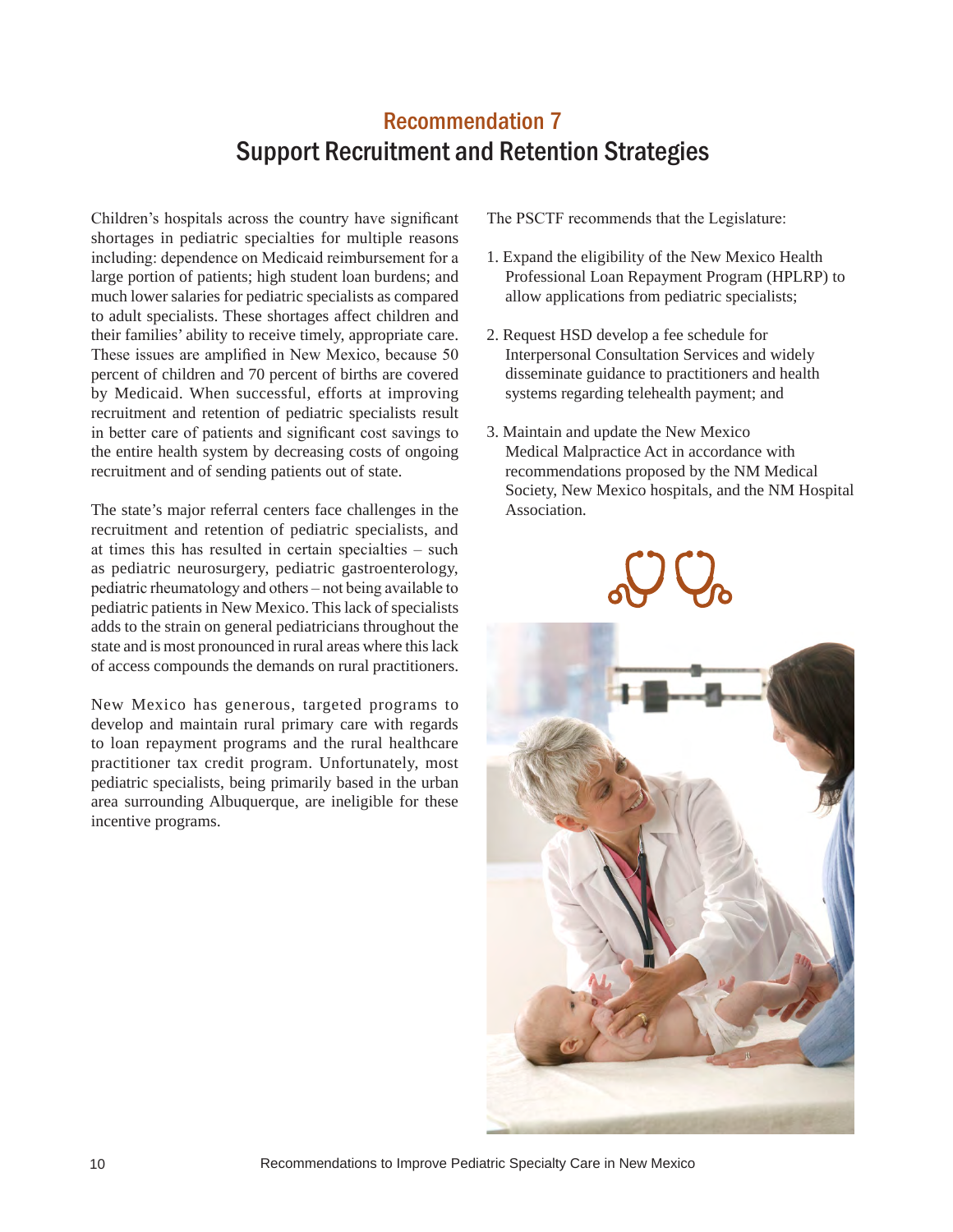# Recommendation 8 Create a Community Advisory Board

Specialized care of pediatric patients is currently fragmented in New Mexico and needs improved accountability, transparency, and leadership. It is not easy for institutions to break down barriers and develop methods for the sharing of patients, physicians, and medical records. Much of the dysfunctional state of specialty services for children in New Mexico is a direct result of a lack collaboration, and could be improved by having a unified mission, accountability, and the direct involvement of those most affected.

The two largest pediatric institutions recently announced that they have begun discussing ways to work together more effectively. Efforts to collaborate and reduce fragmentation of care will be more successful if they are done in a transparent way and with input from those most affected by the issues, such as primary care practitioners and parents of children with special healthcare needs. A Community Advisory Board will ensure that a variety of voices are heard, and all parties are held accountable.

- 1. The Legislature create a Community Advisory Board to be responsible for advising UNM and Presbyterian on their efforts to improve coordination of specialty services and for developing a comprehensive plan to improve access to pediatric specialty care for children in New Mexico. This plan should include a Complex Care Clinic (recommendation 3) as one step ultimately leading to a single and unified Children's Hospital (recommendation 1);
- 2. The Legislature direct the current task force for HM 14 to draft a charter for the Community Advisory Board within four months and send it to the LHHS Committee Chairs for approval. The charter will specify the composition of the Community Advisory Board, taking into consideration all the relevant stakeholders, including parents. The charter will specify how members will be appointed as well as duration of service, and specify the role of the Advisory Board in coordinating reviews of how pediatric specialty services at UNM and Presbyterian can be better coordinated; and
- 3. The Community Advisory Board be responsible for providing an annual report to the Legislature/LHHS with their progress and recommendations.





Recommendations to Improve Pediatric Specialty Care in New Mexico 11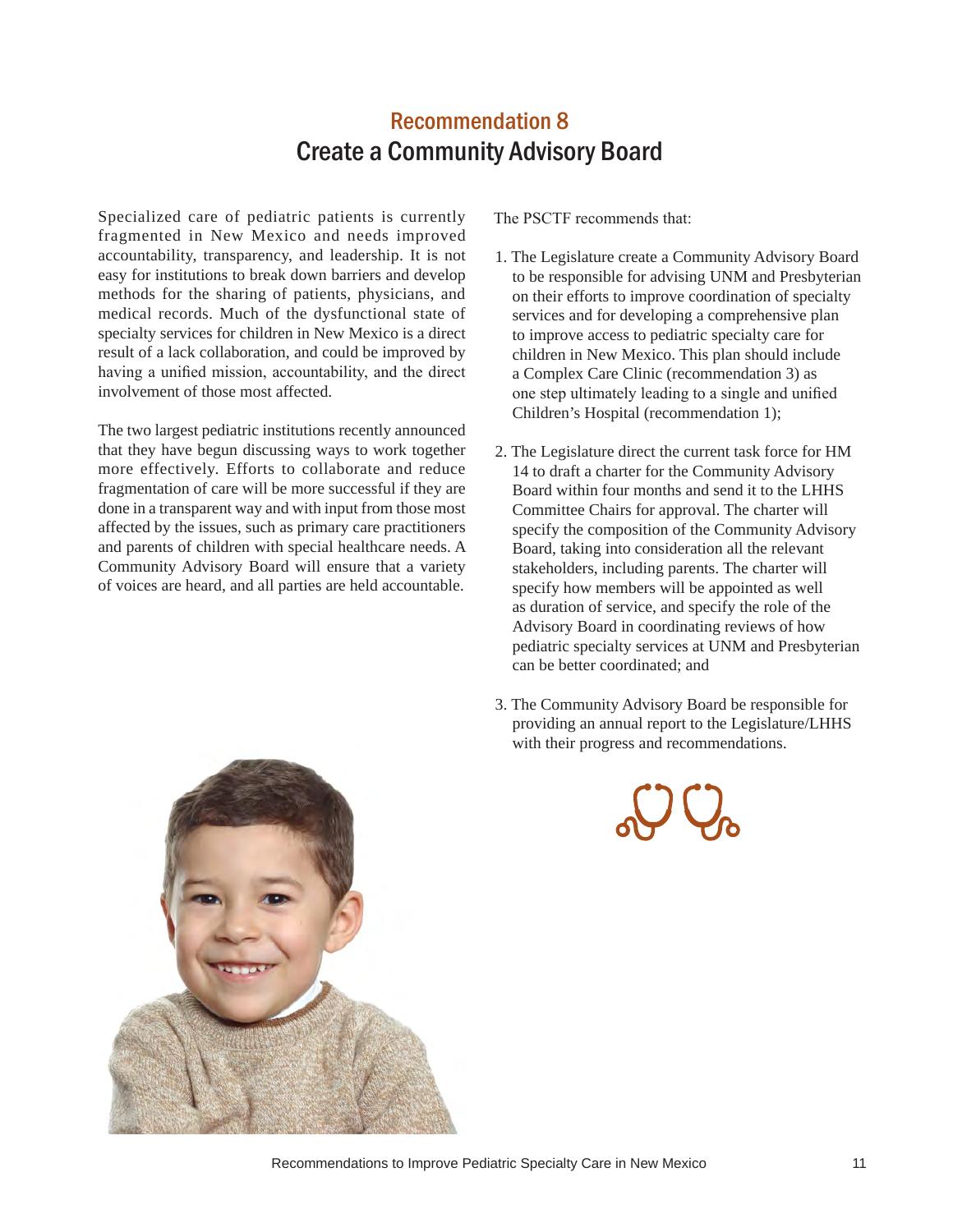# Recommendation 9 Improve Health Information Access and Sharing Across Systems

Since the first clinical information system was developed in the 1970s, information technology developers have sought to improve Electronic Health Records (EHR). Under the Affordable Care Act (ACA), the meaningful use of EHRs was promoted and incentivized, but unfortunately it did not require standardization of the EHRs in a way that allowed health information to be easily shared between systems and providers. To provide optimal medical care and avoid unnecessary duplication of costs and effort, health care providers – including pediatric specialists and primary care physicians – need to access a patient's full health history, regardless of where that care was provided or what information system houses that information. Connecting different information sources is also the key to successful telehealth and population health management strategies.

New Mexico's Health Information Exchange has not solved these problems to date. True meaningful use requires that healthcare data be readily accessible, either through interoperability of systems or, ultimately, by establishing patient ownership and control of their own medical data in a portable format that can be shared as needed.

In our meetings we heard primary care practitioners voice their frustration with not being able to access their patient's medical records from a tertiary care center; parents said they spent hours going from facility to facility to collect test results and other information to share with specialists; and pediatric specialists stated that tests were often repeated due to the inability to retrieve and share medical records. We cannot achieve the triple aim of improved health outcomes, lower cost, and improve patient satisfaction without fixing this problem.

The PSCTF recommends a step-wise approach to this issue:

- 1. As a first step, all pediatric primary care practitioners and pediatric specialists should have fully functional and immediate access to the Electronic Medical Record systems at both UNM and Presbyterian;
- 2. Practitioners at both institutions need to be given access to charts in either system; this is a basic need to facilitate shared patient care, including crosscoverage and shared call; and
- 3. The NM Health Information Exchange needs to be utilized in a more comprehensive and universal manner. This is something the Legislature could incentivize to promote its use with providers and hospitals, which would make it more functional.



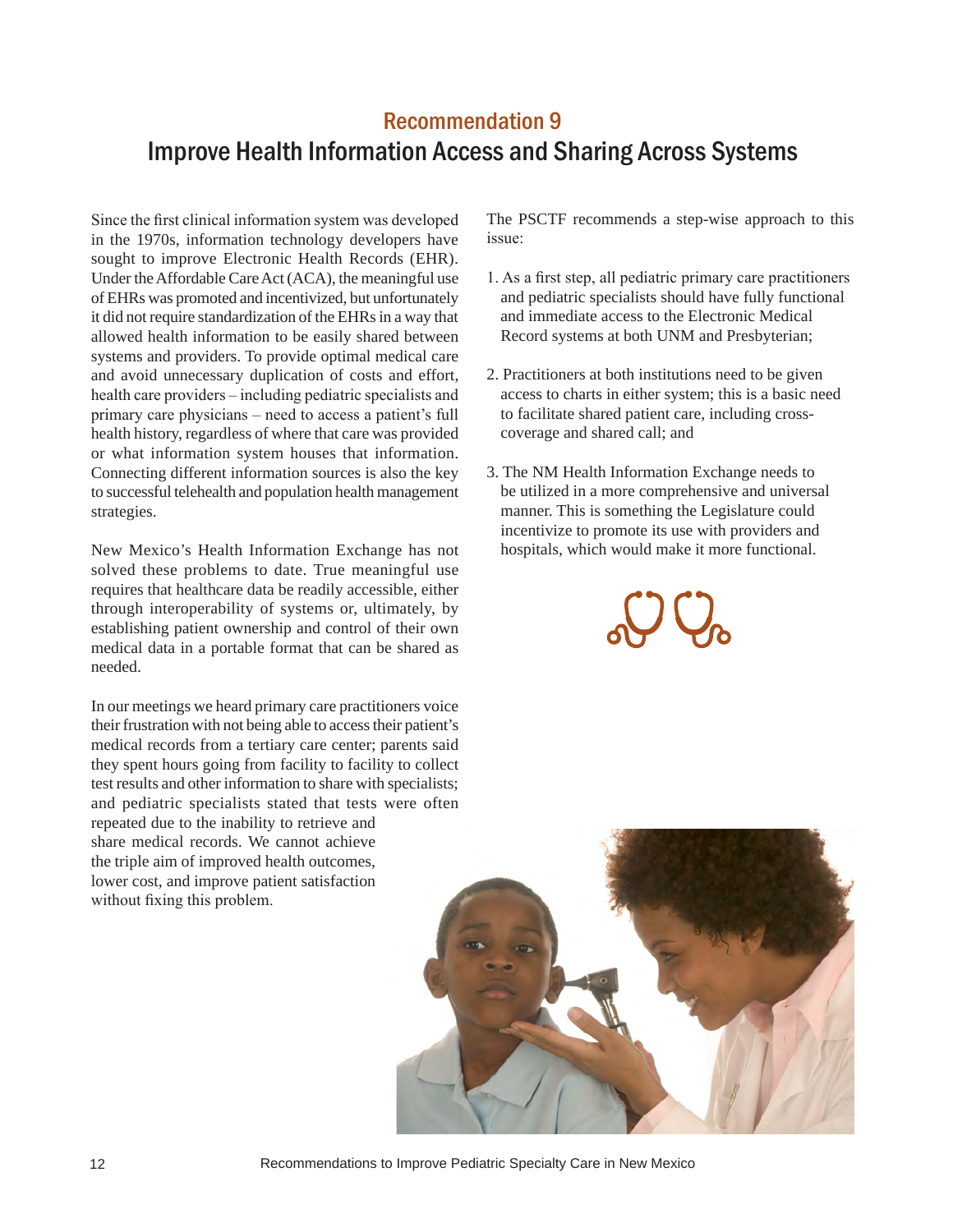# Recommendation 10 Increase Access to Behavioral Healthcare

Access to behavioral healthcare for children is essential to achieving good healthcare outcomes. Pediatric primary care practitioners have an essential role to play in identifying and treating behavioral health problems in children. Primary care practitioners throughout the state experience challenges with referral to diagnostic evaluation, medical management, and support.

Behavioral health problems affect one out of five children nationally. These issues affect a child's school success, social relationships, and put a child at risk for future physical and behavioral health problems.<sup>2</sup> Large swaths of New Mexico are lacking in mental health practitioners and access to child psychiatry. The majority of children in New Mexico with mental health issues never receive care for them.3 Current strategies focused on improvement, such as the Behavioral Health Collaborative, have been insufficient in addressing mental health issues at the level of primary care.

The PSCTF recommends that the Legislature:

- 1. Request that the Pediatric subcommittee of the Behavioral Health Collaborative and the Adolescent Substance Use Reduction Effort (ASURE) research program models, such as the Massachusetts Child Psychiatry Access Program (MCPAP), that could be implemented in close collaboration with specialty services at UNM and Presbyterian. MCPAP is a system of expertly trained children's behavioral health consultation teams designed to help primary care practitioners and their practices promote and manage the behavioral health of their pediatric patients as a fundamental component of overall health and wellness;<sup>4</sup> and they report their findings to LHHS Committee by summer 2019;
- 2. Request HSD fund and promote Telehealth services between primary care and behavioral health practitioners to make fullest and best use of our available resources; and

3. Expand the eligibility of the New Mexico Health Professional Loan Repayment Program (HPLRP) to allow applications from child psychiatrists in metropolitan areas.





#### **Endnotes**

- 1. Data Resource Center for Child and Adolescent, www.childhealthdata.org
- 2. *Results First, Children's Behavioral Health*, 2017. Program Evaluation Unit of the Legislative Finance Committee, the Human Services Department, and the Children, Youth, and Families Department
- 3. Substance Abuse and Mental Health Services Administration. *Behavioral Health Barometer: New Mexico*, 2015. HHS Publication No. SMA–16–Baro–2015–NM. Rockville, MD: Substance Abuse and Mental Health Services Administration, 2015
- 4. John H. Straus and Barry Sarvet, "Behavioral Health Care for Children: The Massachusetts Child Psychiatry Access." *Health Affairs*, 33, no.12 (2014):2153-2161